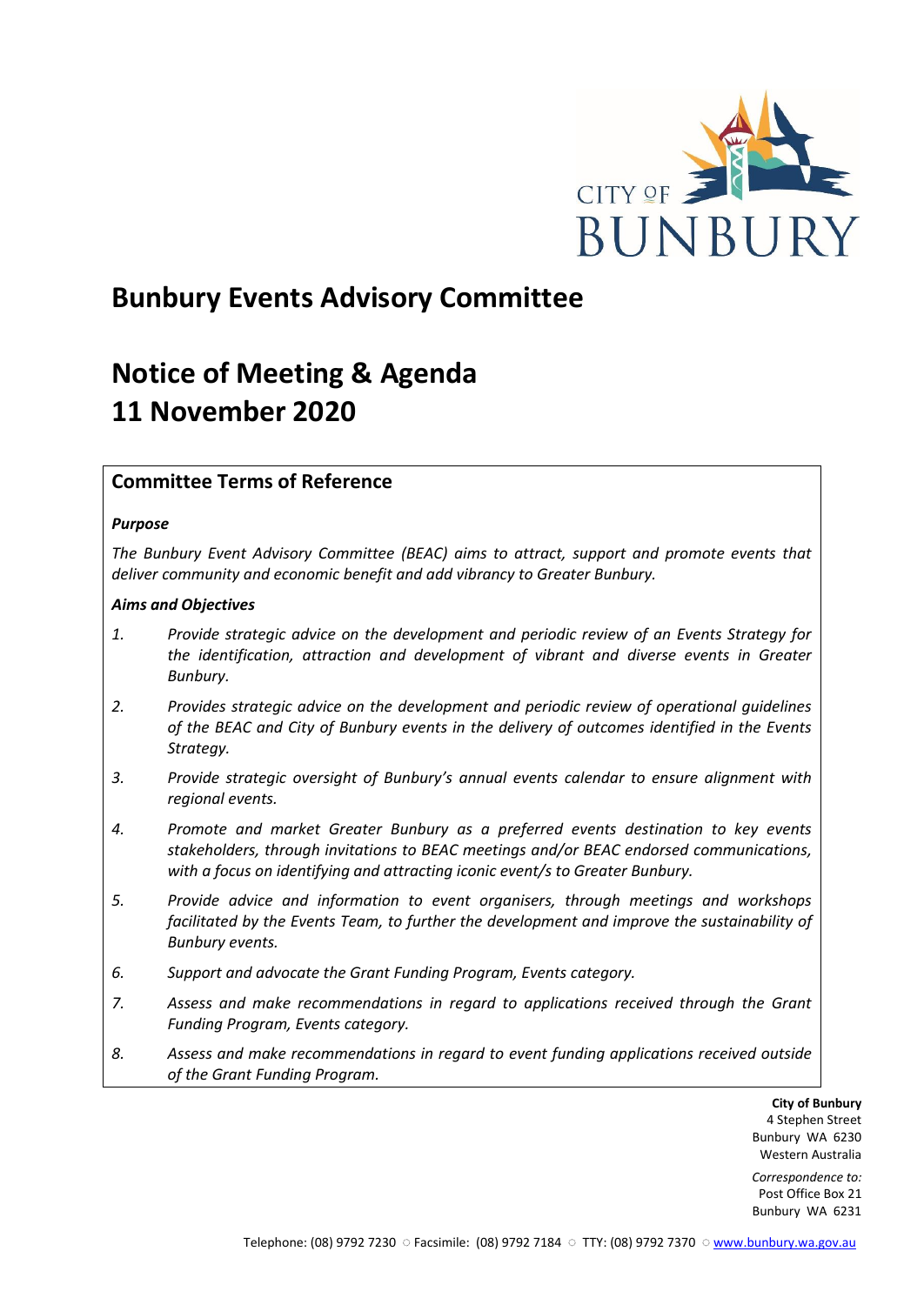## **Table of Contents**

| Item No |      | Subject | Page No |
|---------|------|---------|---------|
| 1.      |      |         |         |
| 2.      |      |         |         |
| 3.      |      |         |         |
| 4.      |      |         |         |
|         | 4.1  |         |         |
|         | 4.2  |         |         |
| 5.      |      |         |         |
| 6.      |      |         |         |
| 7.      |      |         |         |
| 8.      |      |         |         |
|         | 8.1  |         |         |
|         | 8.2  |         |         |
|         | 8.3  |         |         |
| 9.      |      |         |         |
| 10.     |      |         |         |
|         |      |         |         |
| 11.     |      |         |         |
|         |      |         |         |
|         | 12.1 |         |         |
|         | 12.2 |         |         |
| 13.     |      |         |         |
| 14.     |      |         |         |
|         |      |         |         |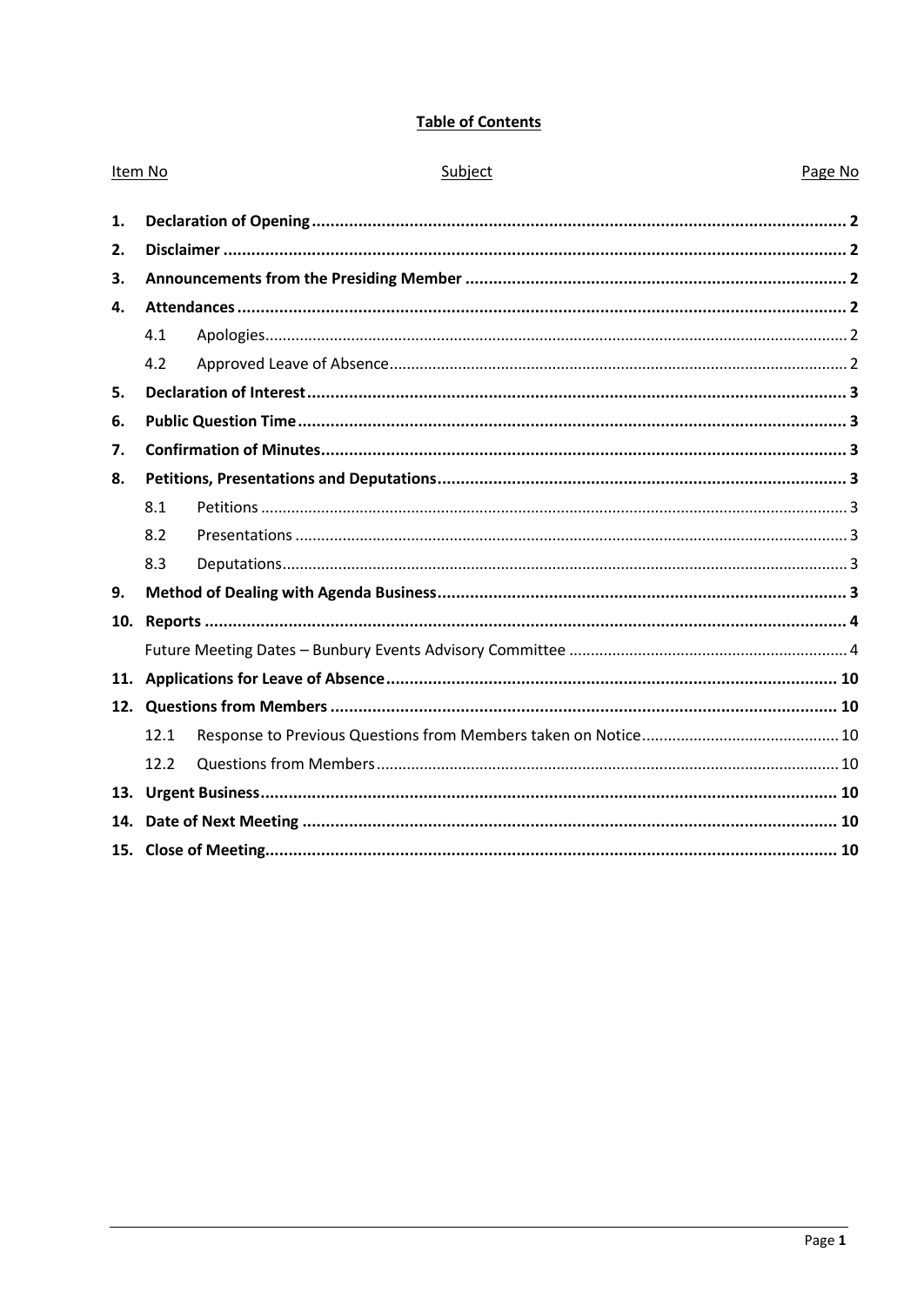# **Acknowledgement of Country**

\_\_\_\_\_\_\_\_\_\_\_\_\_\_\_\_\_\_\_\_\_\_\_\_\_\_\_\_\_\_\_\_\_\_\_\_\_\_\_\_\_\_\_\_\_\_\_\_\_\_\_\_\_\_\_\_\_\_\_\_\_\_\_\_\_\_\_\_\_\_\_\_\_\_\_\_\_\_\_\_\_\_\_\_\_\_\_\_\_\_\_\_\_\_\_

We acknowledge the Traditional Custodians of this land, the Wardandi Noongar people, and pay our respects to Elders past, present and future.

## **Vision**

Bunbury: welcoming and full of opportunities.

## **Organisational Values**

## #WEARECOB

|                     | We are one team                                    |
|---------------------|----------------------------------------------------|
|                     | We keep each other safe                            |
| WE ARE COMMUNITY    | We display empathy and respect                     |
|                     | We have fun and celebrate our successes            |
|                     | We work together to achieve great outcomes         |
|                     | We are open to opportunities                       |
|                     | We actively listen and think things through        |
| <b>WE ARE OPEN</b>  | We are inclusive and treat everyone equally        |
|                     | We are honest and open in our communications       |
|                     | We are open to feedback to improve our performance |
|                     | We lead the change, we own it                      |
|                     | We trust and empower each other                    |
| <b>WE ARE BRAVE</b> | We have the difficult conversations early          |
|                     | We hold ourselves to the highest standard          |
|                     | We have the courage to improve and simplify        |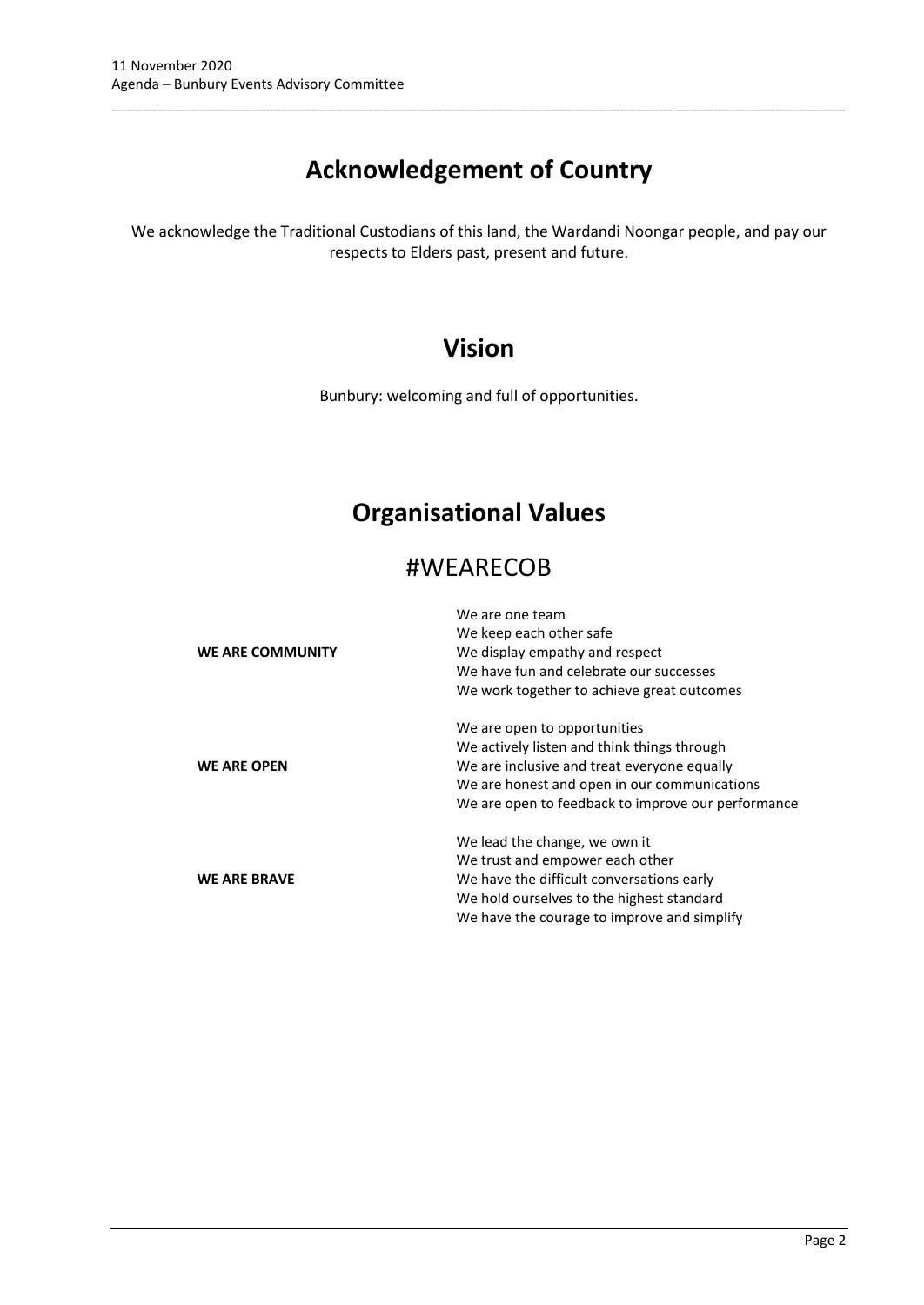

## **Bunbury Events Advisory Committee Meeting**

## **Notice of Meeting**

Dear Committee Members

The next Ordinary Meeting of the Bunbury Events Advisory Committee will be held in the Ocean Room, 4 Stephen Street, Bunbury on 11 November 2020 at 9:30am.

Signed: **Gary Barbour Director Sustainable Communities**

# **Agenda**

**11 November 2020**

Members of the public to note that recommendations made by this committee are not final and will be subject to adoption (or otherwise) at a future meeting of the Bunbury City Council.

| <b>Member Name</b>    | <b>Representing</b>                                |
|-----------------------|----------------------------------------------------|
| Cr Amanda Yip         | City of Bunbury                                    |
| Cr Karen Steele       | City of Bunbury                                    |
| Cr Cheryl Kozisek     | City of Bunbury                                    |
| David Kerr            | Bunbury Geographe Chamber of Commerce and Industry |
| Suzanne Clarke        | <b>Bunbury Regional Entertainment Centre</b>       |
| Christina Mitchell    | Tourism Representative                             |
| Peter Jago            | <b>Community Representative</b>                    |
| <b>Richard Murphy</b> | <b>Community Representative</b>                    |
| <b>Ashley Hastie</b>  | <b>Community Representative</b>                    |
| Simon Rose            | <b>Community Representative</b>                    |

*Committee Members:*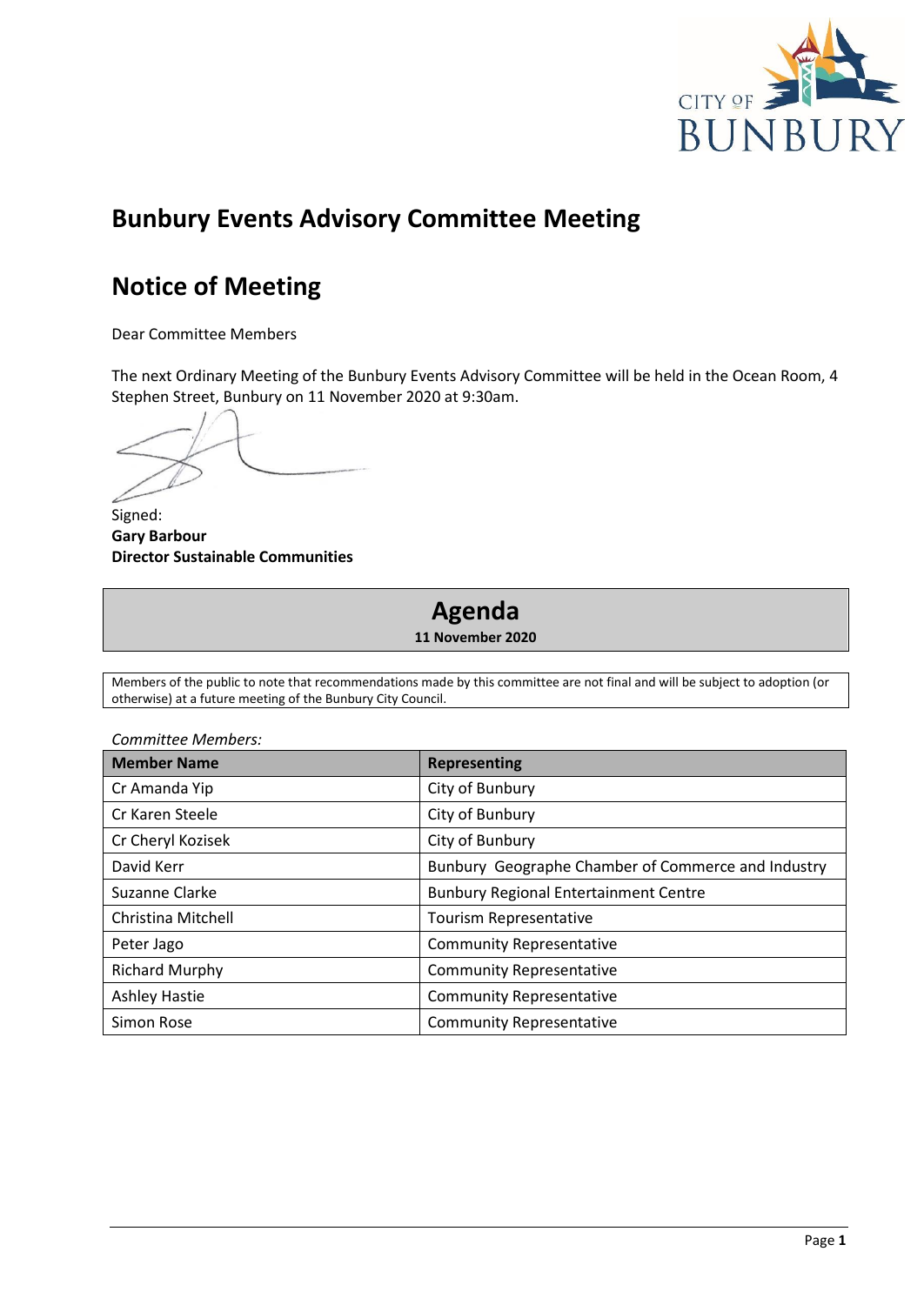#### *Support Staff:*

| <b>Name</b>   | <b>Title</b>                                                                           |
|---------------|----------------------------------------------------------------------------------------|
| Gary Barbour  | <b>Director Sustainable Communities</b>                                                |
| Sarah Upton   | <b>Manager Community Services</b>                                                      |
| Juaini Taylor | Senior Events Officer                                                                  |
| Liz Allan     | Executive Assistant (Research and Projects) to the Director<br>Sustainable Communities |

\_\_\_\_\_\_\_\_\_\_\_\_\_\_\_\_\_\_\_\_\_\_\_\_\_\_\_\_\_\_\_\_\_\_\_\_\_\_\_\_\_\_\_\_\_\_\_\_\_\_\_\_\_\_\_\_\_\_\_\_\_\_\_\_\_\_\_\_\_\_\_\_\_\_\_\_\_\_\_\_\_\_\_\_\_\_\_\_\_\_\_\_\_\_\_

## <span id="page-4-0"></span>**1. Declaration of Opening**

The Presiding Member declared the meeting open at \_\_\_\_\_\_ am.

## <span id="page-4-1"></span>**2. Disclaimer**

Not applicable to this committee.

## <span id="page-4-2"></span>**3. Announcements from the Presiding Member**

## <span id="page-4-3"></span>**4. Attendances**

<span id="page-4-4"></span>**4.1 Apologies**

## <span id="page-4-5"></span>**4.2 Approved Leave of Absence**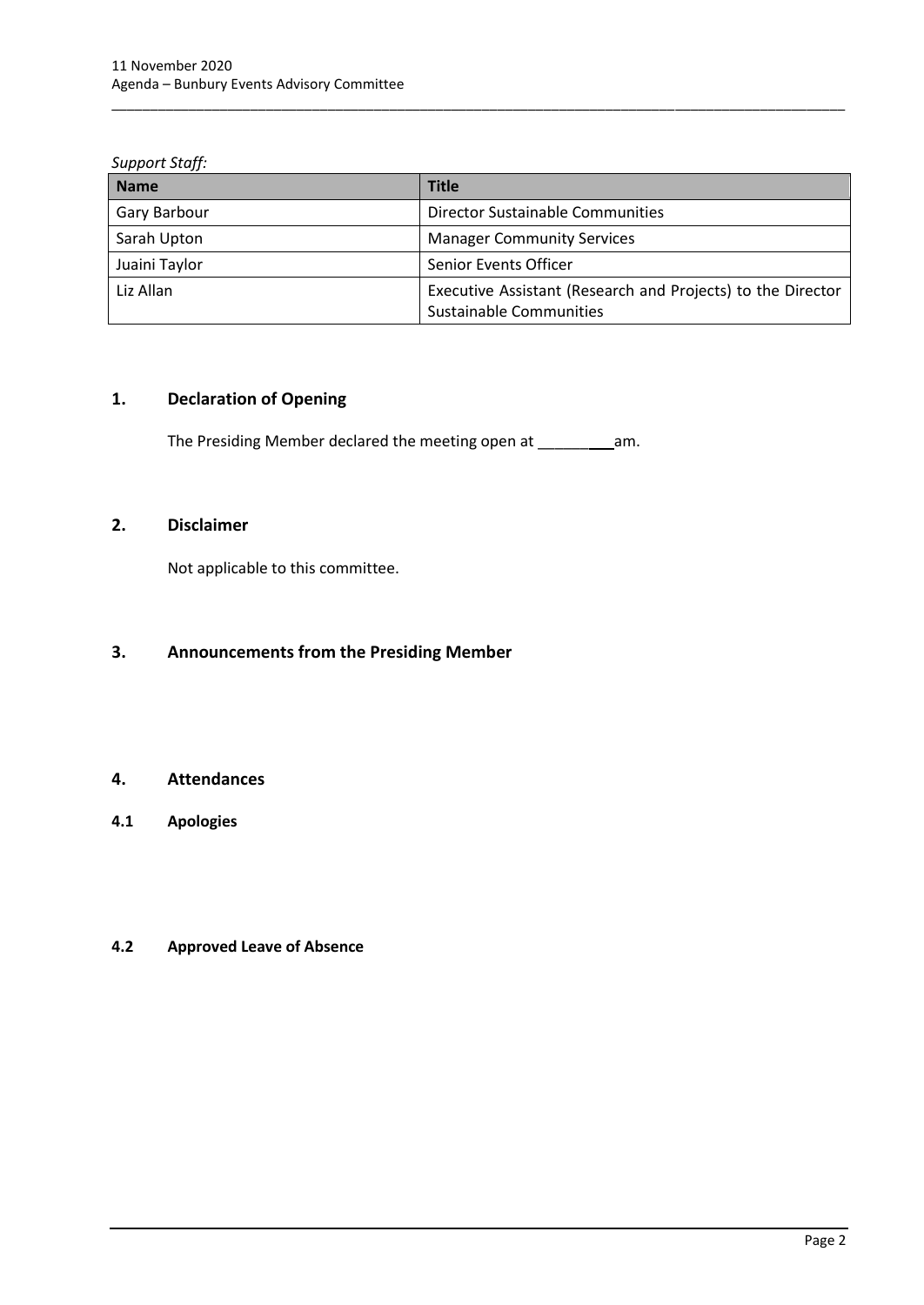## <span id="page-5-0"></span>**5. Declaration of Interest**

IMPORTANT: Committee members to complete a "Disclosure of Interest" form for each item on the agenda in which they wish to disclose a financial/proximity/impartiality interest. They should give the form to the Presiding Member before the meeting commences. After the meeting, the form is to be forwarded to the Administration Services Section for inclusion in the Corporate Financial Disclosures Register.

\_\_\_\_\_\_\_\_\_\_\_\_\_\_\_\_\_\_\_\_\_\_\_\_\_\_\_\_\_\_\_\_\_\_\_\_\_\_\_\_\_\_\_\_\_\_\_\_\_\_\_\_\_\_\_\_\_\_\_\_\_\_\_\_\_\_\_\_\_\_\_\_\_\_\_\_\_\_\_\_\_\_\_\_\_\_\_\_\_\_\_\_\_\_\_

## <span id="page-5-1"></span>**6. Public Question Time**

Not applicable to this committee.

## <span id="page-5-2"></span>**7. Confirmation of Minutes**

The Minutes of the meeting of the Bunbury Events Advisory Committee Meeting held 1 July 2020 have been circulated.

#### **Recommendation**

The minutes of the Bunbury Events Advisory Committee Meeting held on 1 July 2020, are confirmed as a true and accurate record.

## <span id="page-5-3"></span>**8. Petitions, Presentations and Deputations**

<span id="page-5-4"></span>**8.1 Petitions**

## <span id="page-5-5"></span>**8.2 Presentations**

## <span id="page-5-6"></span>**8.3 Deputations**

## <span id="page-5-7"></span>**9. Method of Dealing with Agenda Business**

Items are dealt with in the order that they appear.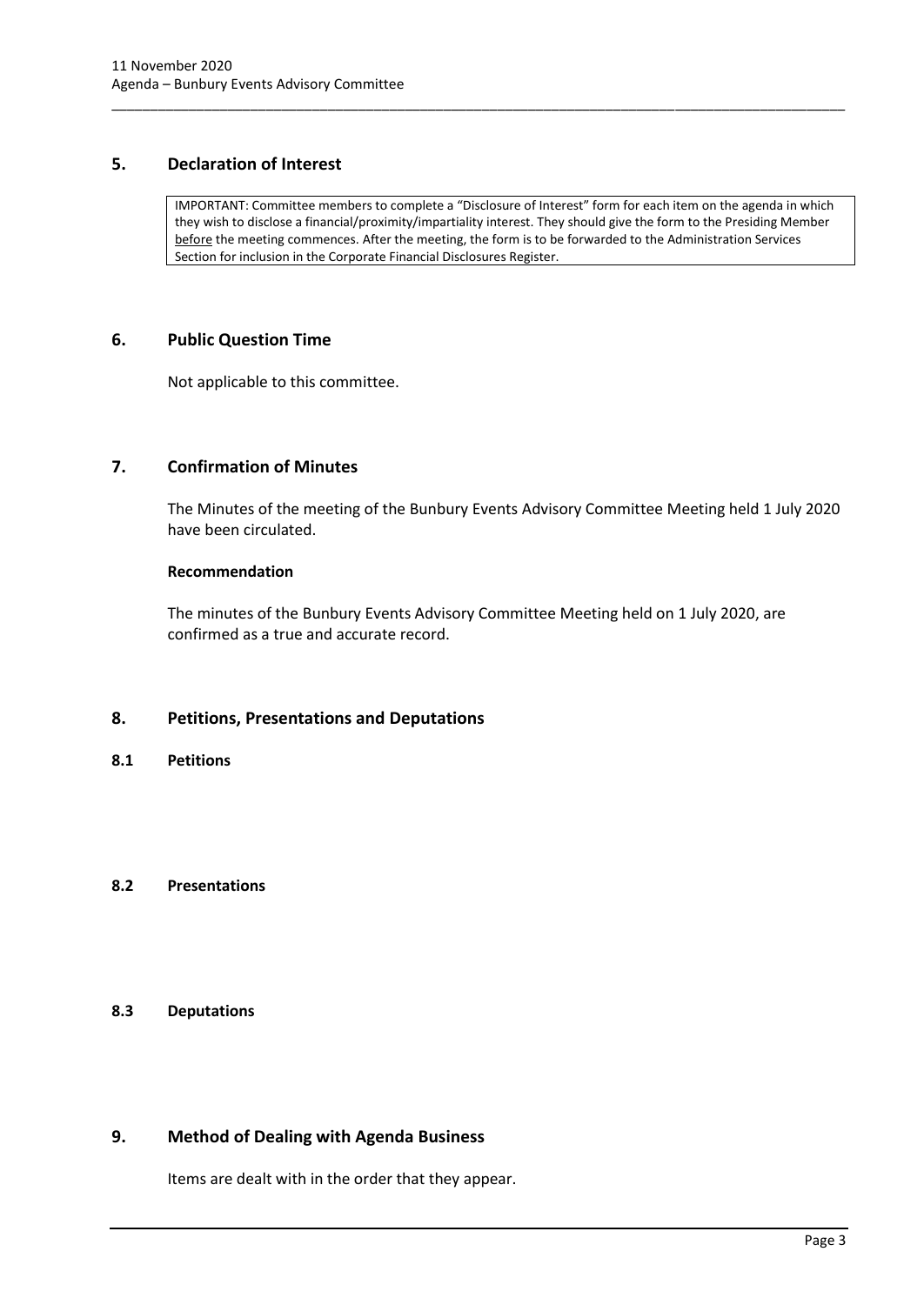## <span id="page-6-0"></span>**10. Reports**

#### **10.1 Future Meeting Dates – Bunbury Events Advisory Committee**

<span id="page-6-1"></span>

| <b>File Ref:</b>            | COB/530                                        |  |                             |  |
|-----------------------------|------------------------------------------------|--|-----------------------------|--|
| <b>Applicant/Proponent:</b> | <b>Internal Report</b>                         |  |                             |  |
| <b>Responsible Officer:</b> | Juaini Taylor, Senior Events Officer           |  |                             |  |
| <b>Responsible Manager:</b> | Sarah Upton, Manager Community Services        |  |                             |  |
| <b>Executive:</b>           | Gary Barbour, Director Sustainable Communities |  |                             |  |
| <b>Authority/Discretion</b> | Advocacy                                       |  | Review                      |  |
|                             | Executive/Strategic                            |  | Quasi-Judicial              |  |
|                             | ⊠<br>Legislative                               |  | <b>Information Purposes</b> |  |
| <b>Attachments:</b>         | Nil                                            |  |                             |  |

\_\_\_\_\_\_\_\_\_\_\_\_\_\_\_\_\_\_\_\_\_\_\_\_\_\_\_\_\_\_\_\_\_\_\_\_\_\_\_\_\_\_\_\_\_\_\_\_\_\_\_\_\_\_\_\_\_\_\_\_\_\_\_\_\_\_\_\_\_\_\_\_\_\_\_\_\_\_\_\_\_\_\_\_\_\_\_\_\_\_\_\_\_\_\_

#### **Summary**

The purpose of this report is for the committee to consider a program of future meeting dates for the Bunbury Events Advisory Committee.

#### **Executive Recommendation**

- 1. That the following meeting dates for 2021 for the Bunbury Events Advisory Committee be adopted:
	- 9:30am-11:30am, Wednesday 20 January 2021
	- 9:30am-11:30am, Wednesday 10 March 2021
	- 9:30am-11:30am, Wednesday 12 May 2021
	- 9:30am-11:30am, Wednesday 14 July 2021
	- 9:30am-11:30am, Wednesday 8 September 2021
	- 9:30am-11:30am, Wednesday 10 November 2021
- 2. In addition to the ordinary BEAC meetings, a special BEAC meeting is to be held on Wednesday 23 June 2021 at 9:30am to 2:00pm, to assess the annual Grant Funding Program.

#### **Strategic Relevance**

| Theme 4       | Our City                                                                                                 |
|---------------|----------------------------------------------------------------------------------------------------------|
| Goal          | Civic leadership, partnerships and sound governance in delivering                                        |
|               | with and for the community.                                                                              |
| Objective 4.2 | A highly-engaged and involved community, working together on strategy<br>development and implementation. |

#### **Regional Impact Statement**

The Bunbury Events Advisory Committee (BEAC) aims to attract, support and promote events that deliver community and economic benefit and add vibrancy to Greater Bunbury. The BEAC comprise of members from the Greater Bunbury region.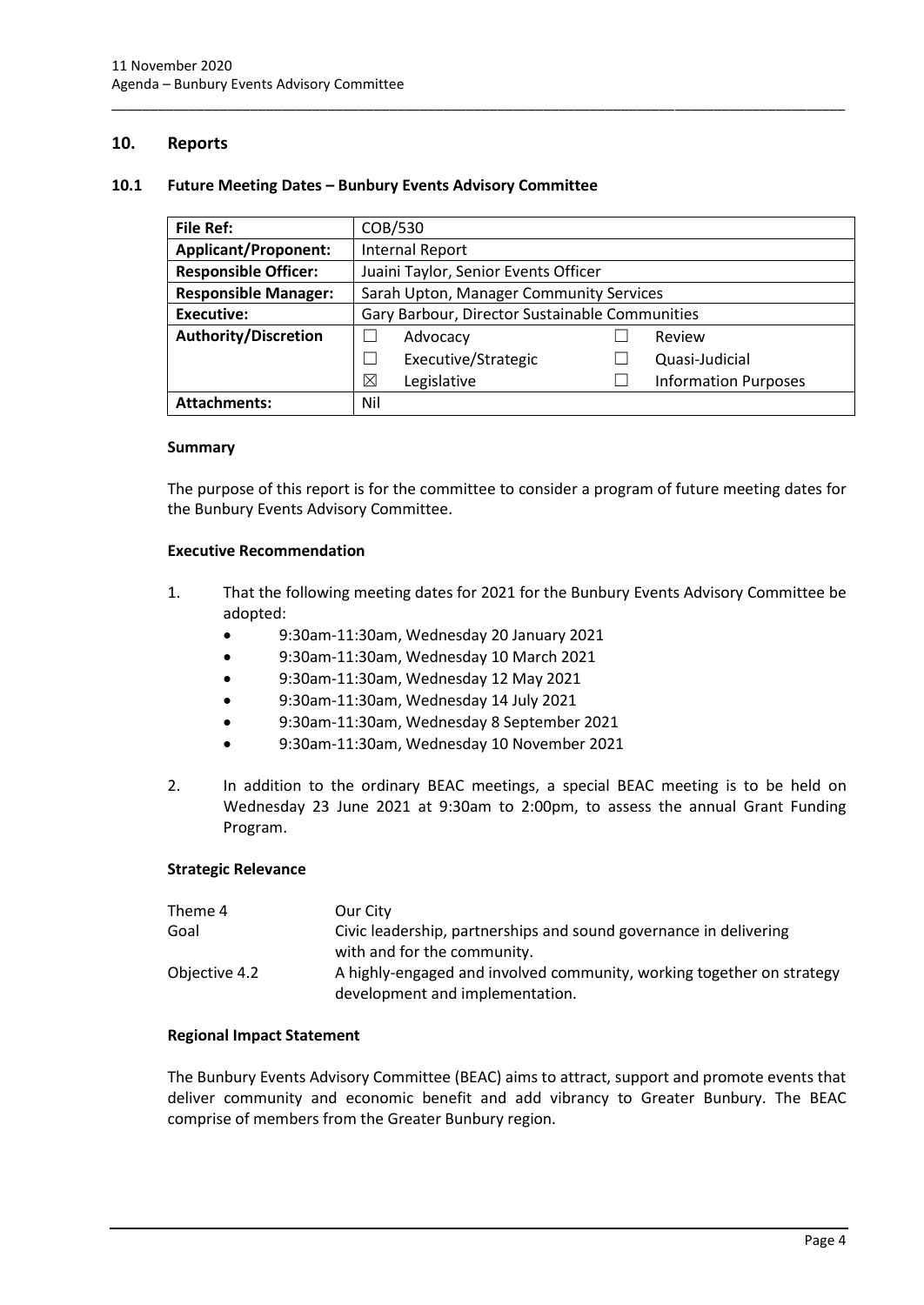#### **Background**

At its meeting held 26 November 2013 Council decided (335/13) in part:

*"That Council:*

*3. Require each Committee to set an annual meeting program which will be advertised to enable members of the public to attend."*

\_\_\_\_\_\_\_\_\_\_\_\_\_\_\_\_\_\_\_\_\_\_\_\_\_\_\_\_\_\_\_\_\_\_\_\_\_\_\_\_\_\_\_\_\_\_\_\_\_\_\_\_\_\_\_\_\_\_\_\_\_\_\_\_\_\_\_\_\_\_\_\_\_\_\_\_\_\_\_\_\_\_\_\_\_\_\_\_\_\_\_\_\_\_\_

A program of meeting dates was endorsed at the 11 March 2020 committee meeting for 2020, however it did not include dates for 2021.

#### **Council Policy Compliance**

Not applicable.

#### **Legislative Compliance**

Not applicable.

#### **Officer Comments**

It is suggested that this committee continue meeting every two months, due to the suitability of the day and times for majority of the members. The schedule would therefore be:

- 9:30am-11:30am, Wednesday 20 January 2021
- 9:30am-11:30am, Wednesday 10 March 2021
- 9:30am-11:30am, Wednesday 12 May 2021
- 9:30am-11:30am, Wednesday 14 July 2021
- 9:30am-11:30am, Wednesday 8 September 2021
- 9:30am-11:30am, Wednesday 10 November 2021

In addition to the ordinary BEAC meetings, a special meeting is to be held on Wednesday 23 June 2020 at 9:30am-2:30pm, to assess the annual Grant Funding Program, specifically the Events and CBD Summer Events Categories. This date is post council 2021/22 budget adoption, which will provide a clear indication of the amounts that is available for funding distribution.

#### **Analysis of Financial and Budget Implications**

There are no financial or budgetary implications arising from the recommendations of this report.

#### **Community Consultation**

Not applicable.

#### **Councillor/Officer Consultation**

This report seeks to consult with members of the BEAC to establish a suitable meeting schedule for that committee.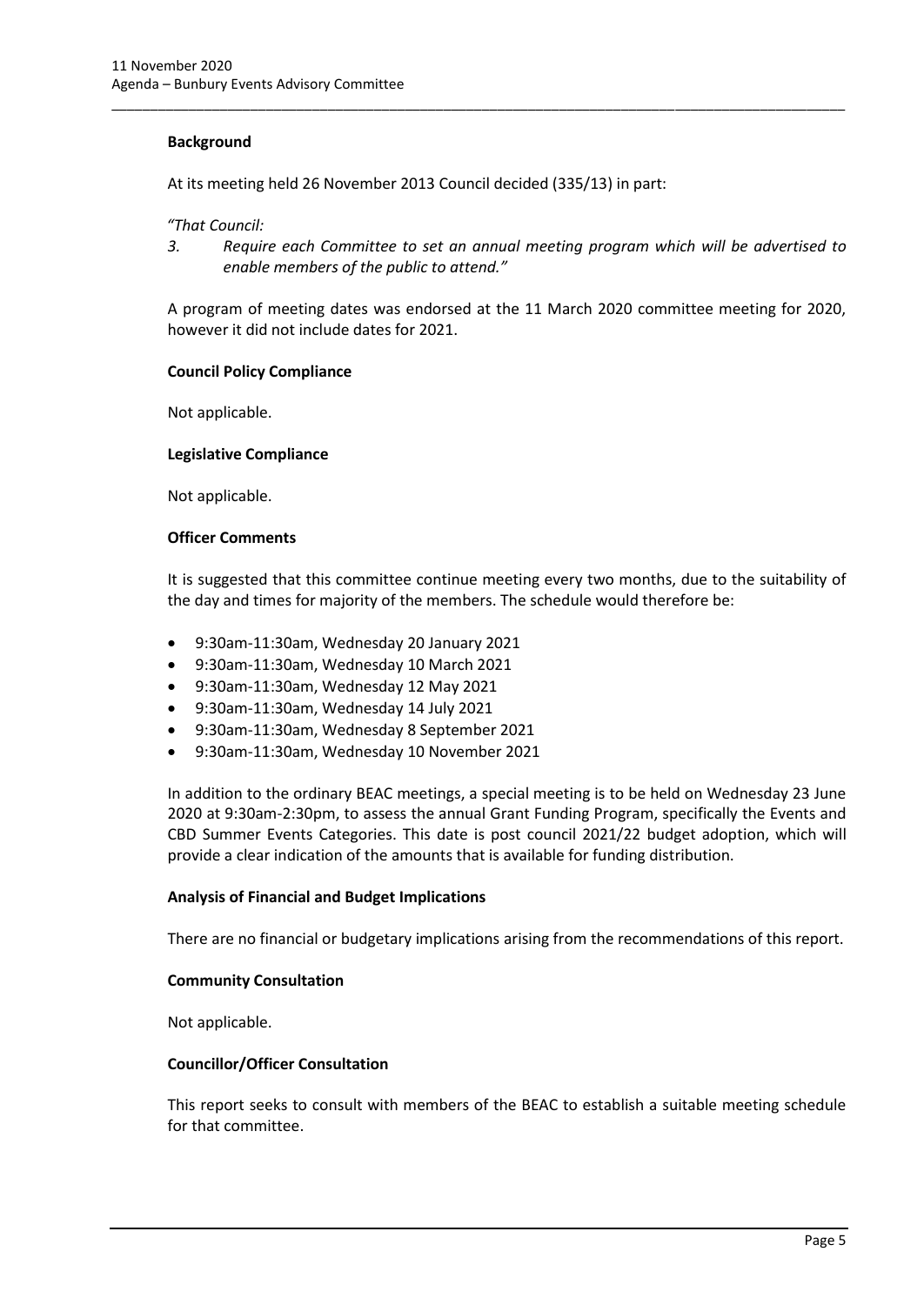## **Applicant Consultation**

Not applicable.

## **Timeline: Council Decision Implementation**

Council will be asked to endorse the proposed meeting schedule as part of the next Council meeting on 8 December 2020.

\_\_\_\_\_\_\_\_\_\_\_\_\_\_\_\_\_\_\_\_\_\_\_\_\_\_\_\_\_\_\_\_\_\_\_\_\_\_\_\_\_\_\_\_\_\_\_\_\_\_\_\_\_\_\_\_\_\_\_\_\_\_\_\_\_\_\_\_\_\_\_\_\_\_\_\_\_\_\_\_\_\_\_\_\_\_\_\_\_\_\_\_\_\_\_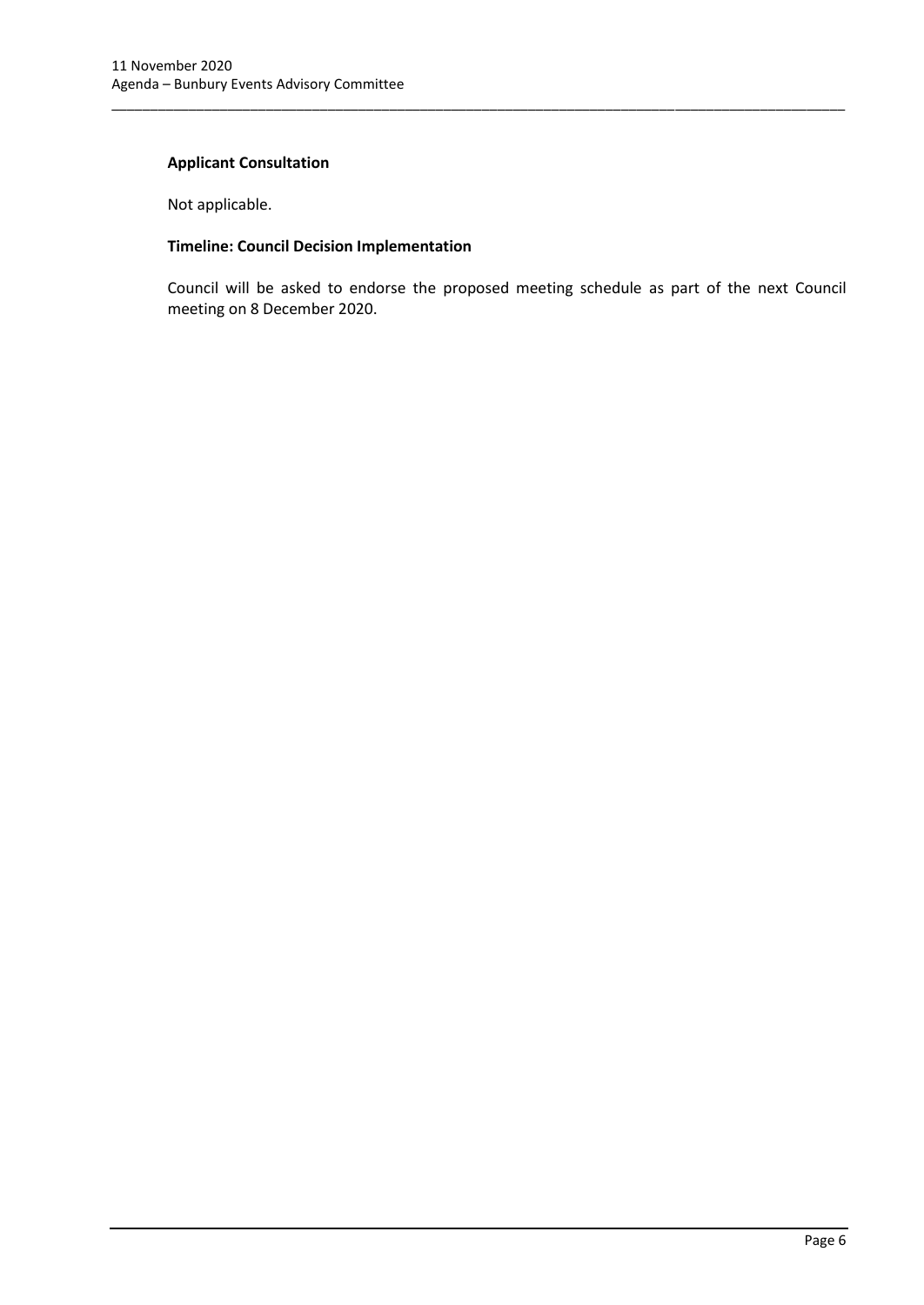### **10.2 Resignation of Bunbury Events Advisory Committee Member**

| <b>File Ref:</b>            | COB/530                                        |   |                             |  |
|-----------------------------|------------------------------------------------|---|-----------------------------|--|
| <b>Applicant/Proponent:</b> | Internal                                       |   |                             |  |
| <b>Responsible Officer:</b> | Juaini Taylor, Senior Events Officer           |   |                             |  |
| <b>Responsible Manager:</b> | Sarah Upton, Manager Community Services        |   |                             |  |
| <b>Executive:</b>           | Gary Barbour, Director Sustainable Communities |   |                             |  |
| <b>Authority/Discretion</b> | Advocacy                                       | ⋈ | Review                      |  |
|                             | Executive/Strategic                            |   | Quasi-Judicial              |  |
|                             | ⊠<br>Legislative                               |   | <b>Information Purposes</b> |  |
| <b>Attachments:</b>         | Nil                                            |   |                             |  |

\_\_\_\_\_\_\_\_\_\_\_\_\_\_\_\_\_\_\_\_\_\_\_\_\_\_\_\_\_\_\_\_\_\_\_\_\_\_\_\_\_\_\_\_\_\_\_\_\_\_\_\_\_\_\_\_\_\_\_\_\_\_\_\_\_\_\_\_\_\_\_\_\_\_\_\_\_\_\_\_\_\_\_\_\_\_\_\_\_\_\_\_\_\_\_

#### **Summary**

This report is presented to the Bunbury Events Advisory Committee to advise of the resignation of Committee member Simon Rose.

#### **Executive Recommendation**

That the Bunbury Events Advisory Committee request that Council:

- 1. Accept the resignation tendered by Simon Rose from the BEAC effective 6 August 2020.
- 2. Request the CEO to formally thank the above member for his contribution to the Bunbury Events Advisory Committee.
- 3. Not advertise the position, as there are only six meetings left until the October 2022 elections at which time all voting members will have to re-apply for their positions.

#### *Voting Requirement: Simple Majority*

#### **Strategic Relevance**

| Theme 4       | Our City                                                                                                                              |
|---------------|---------------------------------------------------------------------------------------------------------------------------------------|
| Goal          | Civic Leadership, partnerships and sound governance in delivering with<br>and for the community.                                      |
| Objective 4.2 | A highly engaged and involved community, working together on strategy<br>development and implementation.                              |
| Objective 4.4 | A skilled organisation, which exercises responsible asset stewardship,<br>sound financial management, and exemplary customer service. |

## **Regional Impact Statement**

The Bunbury Events Advisory Committee (BEAC) aims to attract, support and promote events that deliver community and economic benefit and add vibrancy to Greater Bunbury. The BEAC comprise of members from the Greater Bunbury region.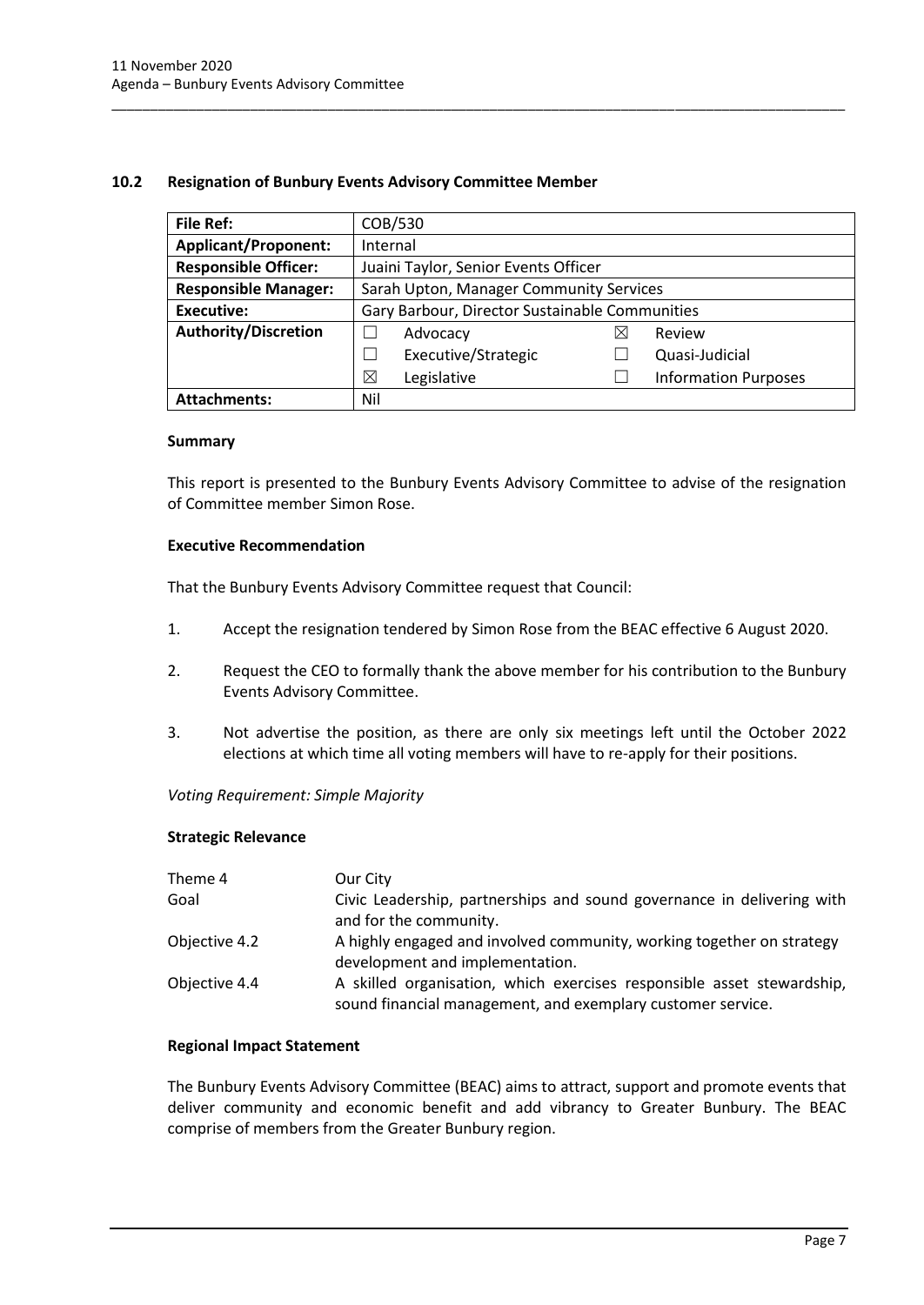#### **Background**

The BEAC became a formal committee of council on 10 December 2019, and is made up of the following voting members:

\_\_\_\_\_\_\_\_\_\_\_\_\_\_\_\_\_\_\_\_\_\_\_\_\_\_\_\_\_\_\_\_\_\_\_\_\_\_\_\_\_\_\_\_\_\_\_\_\_\_\_\_\_\_\_\_\_\_\_\_\_\_\_\_\_\_\_\_\_\_\_\_\_\_\_\_\_\_\_\_\_\_\_\_\_\_\_\_\_\_\_\_\_\_\_

| <b>Member Name</b>    | <b>Representing</b>                                |  |
|-----------------------|----------------------------------------------------|--|
| Cr Amanda Yip         | City of Bunbury                                    |  |
| Cr Karen Steele       | City of Bunbury                                    |  |
| Cr Cheryl Kozisek     | City of Bunbury                                    |  |
| David Kerr            | Bunbury Geographe Chamber of Commerce and Industry |  |
| Suzanne Clarke        | <b>Bunbury Regional Entertainment Centre</b>       |  |
| Christina Mitchell    | Tourism Representative                             |  |
| Peter Jago            | <b>Community Representative</b>                    |  |
| <b>Richard Murphy</b> | <b>Community Representative</b>                    |  |
| <b>Ashley Hastie</b>  | <b>Community Representative</b>                    |  |
| Simon Rose            | <b>Community Representative</b>                    |  |

The committee currently meets every second month on a Wednesday from 9:30am-11:30am.

#### **Council Policy Compliance**

Not applicable.

#### **Legislative Compliance**

*Local Government Act 1995*

#### **Officer Comments**

Simon Rose submitted his resignation via email on 6 August 2020, due to work commitments.

It is not recommended that vacant position be advertised as there are less than 12 months left until the next Council Elections at which time all Committees spill and new members are appointed. There are currently 10 voting members listed for the Bunbury Events Advisory Committee in the Committee Book, three of which are Elected Members. Quorum requirements are for 50% (five voting members) to be present in order for a meeting to take place. With this resignation, there will still be a requirement for five voting members which is not foreseen to be a problem..

Should the choice be made to re-advertise the vacancy, the timeline is as follows:

| <b>Action</b>                                    | <b>Estimated Timeline</b>          |
|--------------------------------------------------|------------------------------------|
| Council asked to endorse re-advertisement        | 8 December 2020                    |
| Advertise for positions on committee             | 18 December 2020 -13 January 2021. |
| Nominations assessed by Council Officers         | 15 January 2021                    |
| Nominations presented to Council for endorsement | 18 February 2021                   |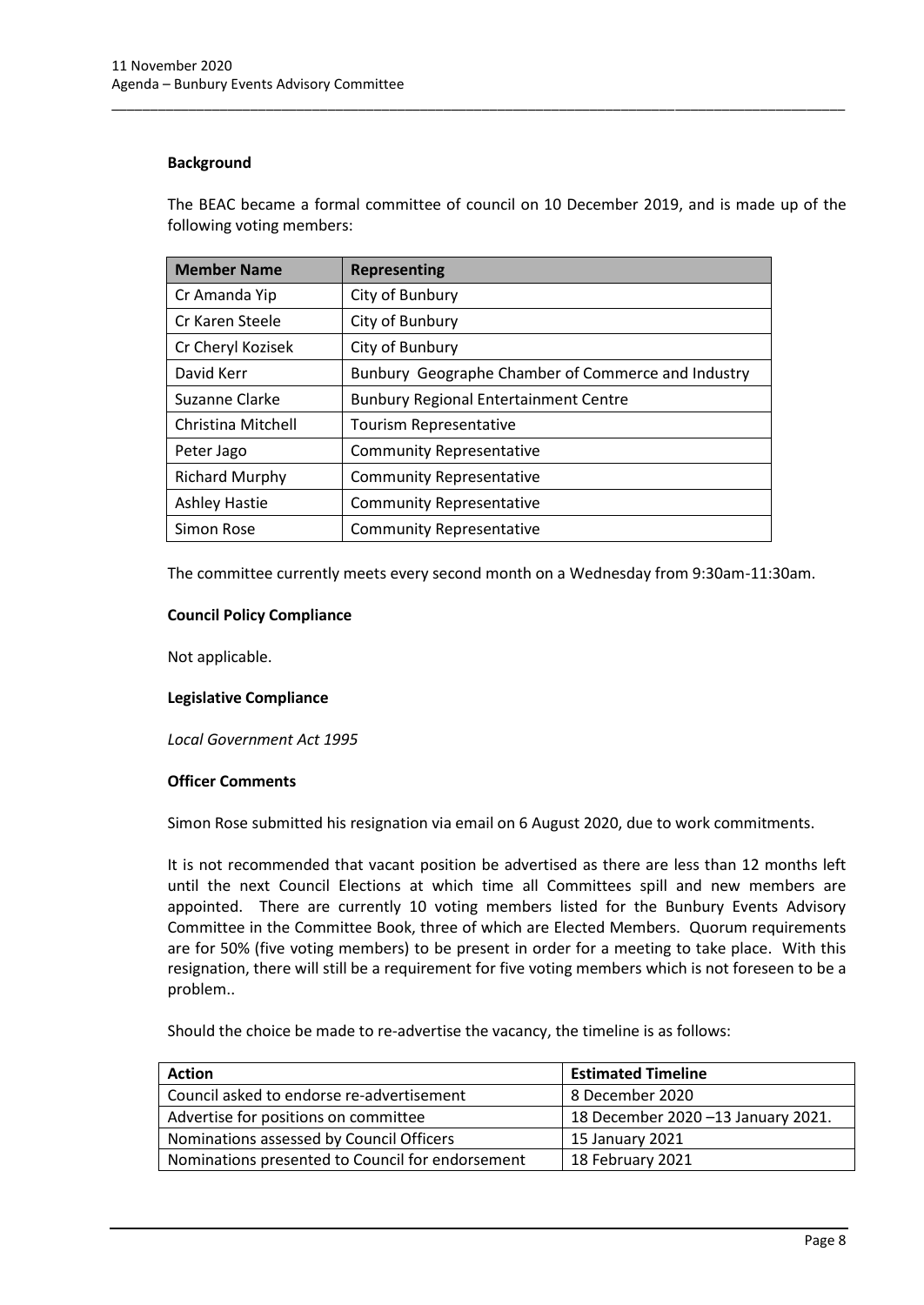The timeline takes into consideration report deadlines, closure of administration building between Christmas and New Years and Council recess period, which is scheduled for 21 December 2020 - 12 January 2021. It would be February 2021 before the appointment would be endorsed with the term finishing October 20201.

\_\_\_\_\_\_\_\_\_\_\_\_\_\_\_\_\_\_\_\_\_\_\_\_\_\_\_\_\_\_\_\_\_\_\_\_\_\_\_\_\_\_\_\_\_\_\_\_\_\_\_\_\_\_\_\_\_\_\_\_\_\_\_\_\_\_\_\_\_\_\_\_\_\_\_\_\_\_\_\_\_\_\_\_\_\_\_\_\_\_\_\_\_\_\_

### **Analysis of Financial and Budget Implications**

There are no financial or budgetary implications associated with this report.

### **Community Consultation**

Not applicable

## **Councillor/Officer Consultation**

This report seeks to consult with members of the BEAC.

#### **Applicant Consultation**

Not applicable.

#### **Timeline: Council Decision Implementation**

Council will be asked to endorse the executive recommendations as part of the next Council meeting on 8 December 2020.